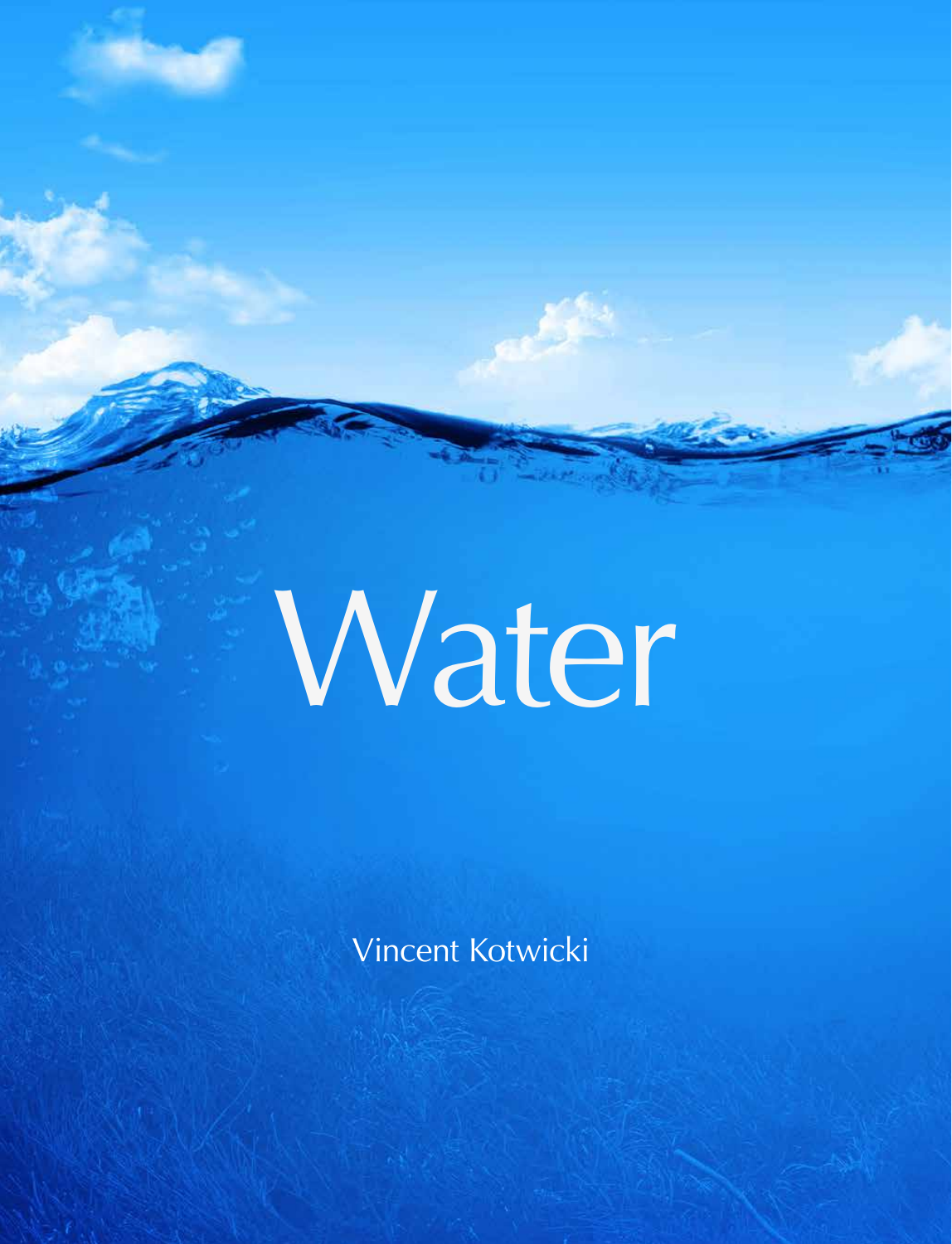# **Contents**

| <b>Water</b>        |                |
|---------------------|----------------|
| Water is best       | $\overline{3}$ |
| A drop of water     | 5              |
| The nature of water |                |
| Water               | 9              |
| <b>l</b> ce         | 11             |
| Vapour              | 13             |
|                     |                |
| Cosmos              |                |

| <b>The Universe</b>     | 17 |
|-------------------------|----|
| Where water is          | 19 |
| <b>The Solar System</b> | 21 |
| <b>The Sun</b>          | 23 |
| Earth                   | ハ  |

| <b>Water on Earth</b> |  |
|-----------------------|--|
|                       |  |

| A short history of water on Earth | <u>29</u> |
|-----------------------------------|-----------|
| <b>Superoceans</b>                | 31        |
| Water balance                     | 33        |
| Distribution of waters            | 35        |
| Earth's water wheel               | 37        |
| <b>Evaporation</b>                | 39        |
| Runoff                            | 41        |
| <b>Water and climate</b>          | 43        |
| Water and life                    | 45        |
| Water and our body                | 47        |
|                                   |           |
| <b>The Atmosphere</b>             | 49        |
| <b>Aerial Ocean</b>               | 51        |
| <b>Humidity</b>                   | 53        |
| <b>Cloudscapes</b>                | 55        |
| <u>Rainfall</u>                   | 57        |

Snow 59

| <b>Oceans</b>          | 61          |
|------------------------|-------------|
| The World Ocean        | 63          |
| Pacific Ocean          | 65          |
| Atlantic Ocean         | 67          |
| <u>Indian Ocean</u>    | 69          |
| <u>Polar oceans</u>    | 71          |
| Seas                   | 73          |
| <b>Water in motion</b> | 75          |
| <b>Top millimetre</b>  | 77          |
| Into the abyss         | 79          |
| <b>Rivers</b>          | 81          |
| <b>Rivers of Earth</b> | 83          |
| How rivers work        | 85          |
| <u>Amazon</u>          | 87          |
| <u>Nile</u>            | 89          |
| Yangtze                | 91          |
| <b>Lakes</b>           | 93          |
| Worldwide count        | 95          |
| <u>Great Lakes</u>     | 97          |
| <u>Lake Baikal</u>     | 99          |
| Lake Eyre              | <u>101</u>  |
| <b>Wetlands</b>        | 103         |
| <b>Groundwater</b>     | <b>105</b>  |
| The underworld         | 107         |
| Soil moisture          | <u> 109</u> |
| <u>Infiltration</u>    | 111         |
| <b>Aquifers</b>        | <u> 113</u> |
| <u>Recharge</u>        | <u> 115</u> |
|                        |             |

| <u>Kingdom of ice</u>               |
|-------------------------------------|
| Our cosy icehouse                   |
| Glaciers <b>Container Container</b> |
| Permafrost                          |
| Floating Ice                        |
| Antarctica                          |
| <u>Water and peop</u>               |
| 9702 BC                             |
| Perceptions of wat                  |
| <u>Rise of understand</u>           |
| <b>Ancient irrigation</b>           |
| Qanats<br><u>Qanats</u>             |
| Aqueducts                           |
| Dams and reservol                   |
| Water supply                        |
| Drinking standards                  |
| Agriculture                         |
| Industry                            |
| Water and recreati                  |
| <u><b>Issues</b></u>                |
| Water for all                       |
| <b>Arid lands</b>                   |
| <b>Droughts</b>                     |
| <u>Floods</u>                       |
| Water per capita                    |
|                                     |

- Groundwater mini Water quality Salinization Pollution Man-made disaste
- Climate change

| <b>Kingdom of ice</b>                                           | 117              |  |
|-----------------------------------------------------------------|------------------|--|
| Our cosy icehouse                                               | 119              |  |
| <b>Glaciers</b>                                                 | <u> 121</u>      |  |
| Permafrost                                                      | 123              |  |
| <b>Floating Ice</b>                                             | <u>125</u>       |  |
| <u>Antarctica</u>                                               | <u>127</u>       |  |
| <u>Water and people</u>                                         | <u> 129</u>      |  |
| 9702 BC                                                         | <u> 131</u>      |  |
| Perceptions of water                                            | 133              |  |
| Rise of understanding                                           | 135              |  |
| <b>Ancient irrigation</b>                                       | 137              |  |
| Qanats                                                          | 139              |  |
| <b>Aqueducts</b>                                                | 141              |  |
| Dams and reservoirs                                             | 143              |  |
| <u>Water supply</u>                                             | <u> 145</u>      |  |
| Drinking standards                                              | <u> 147</u>      |  |
| <b>Agriculture</b>                                              | 149              |  |
| <b>Industry</b>                                                 | 151              |  |
| Water and recreation                                            | $1\overline{53}$ |  |
| <b>Issues</b>                                                   | 155              |  |
| Water for all                                                   | <u>157</u>       |  |
| Arid lands                                                      | <u>159</u>       |  |
| <b>Droughts</b><br><u> 1999 - Jan Barnett, fransk politiker</u> | 161              |  |
| Floods                                                          | 163              |  |
| Water per capita                                                | 165              |  |
| <b>Groundwater mining</b>                                       | 167              |  |
| <b>Water quality</b><br>______                                  | 169              |  |
| Salinization                                                    | 171              |  |
| <b>Pollution</b>                                                | 173              |  |
| <u>Man-made disasters</u>                                       | 175              |  |
| <u>Climate change</u>                                           | 177              |  |

| Solutions                                                                     | 179          |
|-------------------------------------------------------------------------------|--------------|
| <u>Water ethics</u>                                                           | 181          |
| <u>Water law</u>                                                              | 183          |
| <u>Perception</u>                                                             | 185          |
| <u>Managing demand</u>                                                        | 187          |
| Protection                                                                    | 189          |
| <u>Sustainability</u><br><u> 2008 - Johann Stoff, Amerikaansk politiker (</u> | 191          |
| How to be waterwise                                                           | 193          |
| Money, money                                                                  | <u> 195</u>  |
| <b>Desalination</b>                                                           | 197          |
| New water                                                                     | <u> 199</u>  |
|                                                                               |              |
|                                                                               |              |
| <b>More water?</b>                                                            | <u>201</u>   |
| <b>The future</b>                                                             | <u>217</u>   |
| <u>Future schemes</u>                                                         | <u>219</u>   |
| Water for the future                                                          | 221          |
| <b>New frontiers</b>                                                          | 223          |
| Towards the stars                                                             | 225          |
|                                                                               |              |
| <u>Afterword</u>                                                              | <u> 227 </u> |
| <u>References</u>                                                             | 229          |
| Glossary                                                                      | <u>231</u>   |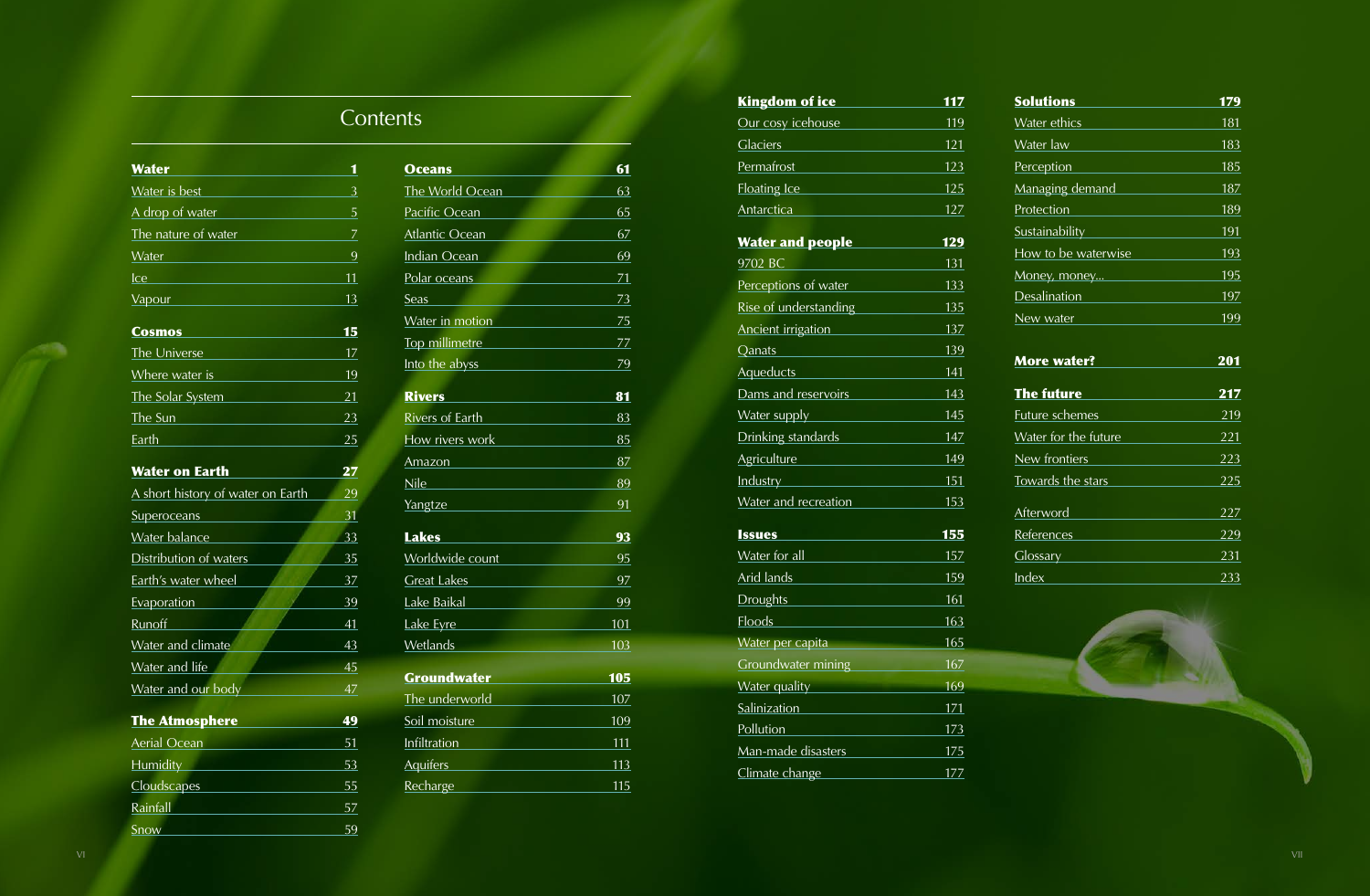Above: The nature of water is most familiar to us from our own perspective, in logarithmic terms, half -way between the domains of general relativity and quantum mechanics. While we have some modicum of understanding of our watery neighbourhood, much has yet to be learned at the extremities of this scale, since the nature of water seems to exercise influence over the whole spectrum.





Everything under the Sun was created by water

4

This is our home. In time, we might roam galaxies, other universes, different spaces, dimensions, and times, but right now, Earth is the only home we have.

Everything that we see around us was created by water. Every tiny detail of the landscape, every living cell and elephant, every feeling that we experience is because of water. For nothing is more important for us than water, never was, nor ever will be. And, if we are alone in the Universe, then we, the *children of water on Earth*, may hold the key to its ultimate fate.

o, here we are. Traveling through space and time at inconceivable speeds on a veneer -thin crust of a gigantic ball of molten iron, basking in the scorching light of our mother star, and protected by a minute layer of air from the frigid and deadly realms of outer space. Welcome to *Spaceship Earth* . S

Water is our absolute and wonderful treasure. Naturally, of all things that exist, water is closest to us, as we are, physically, mostly water. Certainly, we are not water only, but we could fondly say that we are *18-karat water*. Water is the source, the matrix, and the medium of all life on Earth—and, since it is likely to have been instrumental in the birth of the Solar System, it is the seed of everything we know. This World of ours, with its ongoing informational, biotechnics and quantum revolutions, is the World where the fire of technology meets the watery flux of nature. We have achieved a great deal of understanding in our reductionist pursuit of  $H_2O$ . However, water is more than the sum of its molecules, and we need improve also our appreciation of the holistic angle of water, and its role in fostering everything that we see.

This book presents in one volume—after a fleeting glimpse of the nature of water, which in itself would require a whole library of far more substantial volumes—an overview of the occurrence of water on Earth as a world-shaping and life -giving fluid, and its significance for the wellbeing of the planet, including us.

Because, in our World, water is simply everything that is.





## Water is best

#### Water is best **Thales** If this book was reduced to one

statement, this would be it.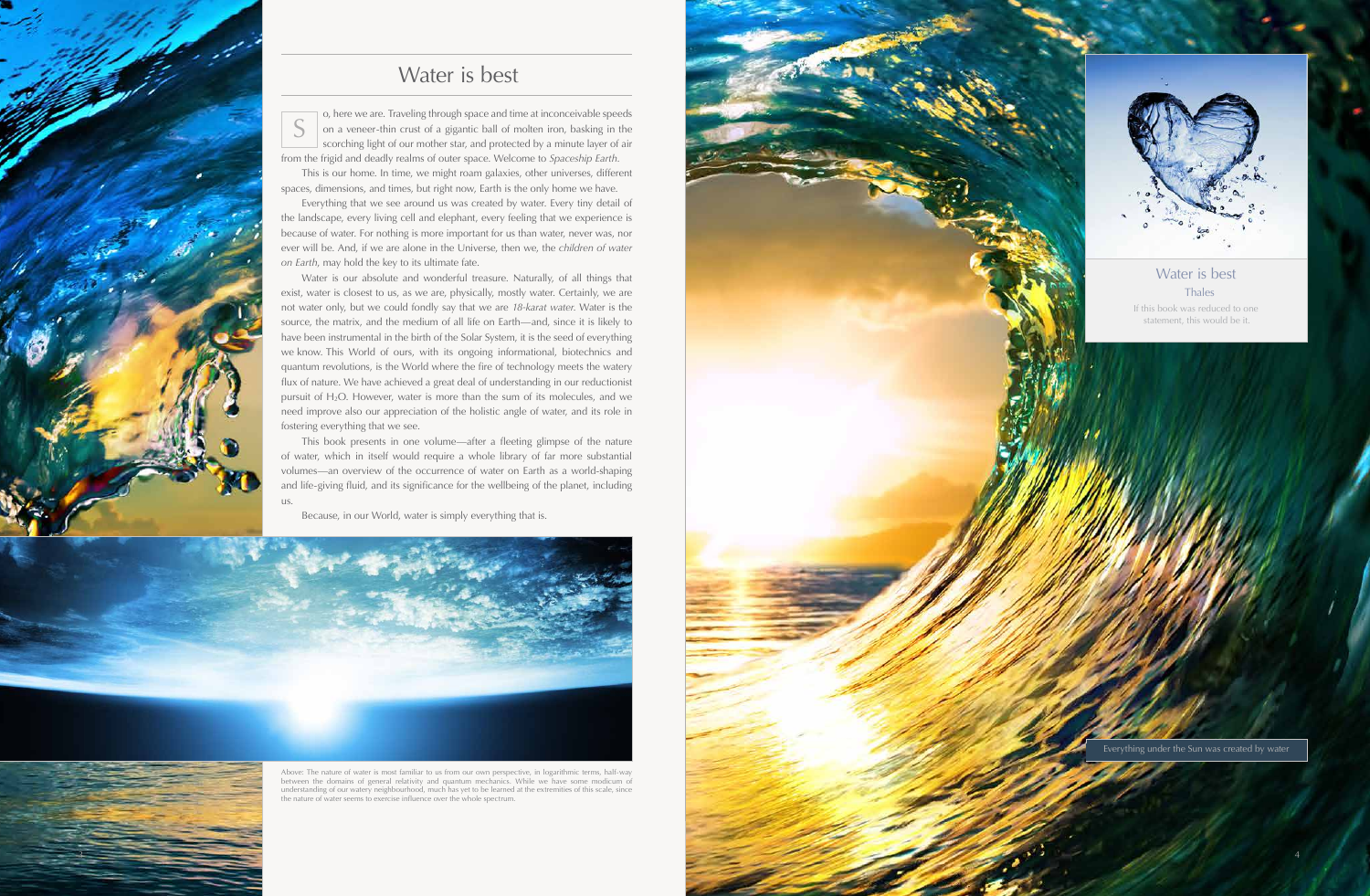Top left: A drop in the ocean is a proverbially small quantity, and while it is indeed small, mathematics has a tidy number for it: it takes  $20^{26}$  or 100 trillion trillion drops of water to form the World Ocean, a quantity comparable to the number of stars in the observable Universe. Top right: When a drop of water comes out of a faucet, it has a tear shape, because the top of the water drop sticks to the water still in the faucet until it cannot hold on any longer.

Middle right: We need to drink a few litres of water per day, because one drop of water keeps us running for only about a second

Bottom right: Drops of water come in many shapes and sizes, and it can be successfully argued that none of them are identical.

Bottom left: H<sub>2</sub>O is a symbol of a molecule. Water is an environment of interacting H<sub>2</sub>O molecule



5

Many books on the Pacific Ocean have been written but few on a drop of water. But then, it is easier to write a book on an ocean than one on a drop of water, since *the devil*, as they say, *lies in the details*. To contemplate a tiny drop of water requires supreme effort, since we are naturally primed to think big. We seem to understand what is happening in outer space on timescales of zillions of years and at distances of billions of light years, but we are pretty hazy around the edges on the happenings of a drop of water on a scale that is relevant to atoms. Things are happening there, but what are they? Much of the mystery is happening right in front of our eyes. While we are not accustomed to paying attention to nanoscales, life actually operates on these scales, and the matrix of the Universe on scales that are even smaller still. We look in awe at the mystery far off in outer space, but the mystery is right here, tantalizingly close, fiendishly hard to grasp, and unbeknownst in its vastness. The distance to the heart of the matter appears to be much greater than that to the edge of the observable Universe.

Coming back to the topic at hand, drops of water come in different shapes and sizes. It takes about fifty mid-size drops to make one gram of water, or several thousand to make a cup of tea, while many more drops need to be crafted together to make an ocean. We say *similar as two drops of water*, but are they actually the same? Everyone knows that snowflakes are lovely, white, and hexagonal, and each of them different to boot, but when it comes to water, we tend to see, by default, all drops as being more or less identical, well, mostly so. Nothing can be further from truth, though, since it can be successfully argued that no two drops of rain on Earth have been identical since the creation of our planet, when their masses, compositions and behaviour are taken into account on sufficiently short timescales. This is because a drop of water consists of ever-changing and reforming clusters of molecules: one could even venture to say that water *is perfectly balanced in constant motion*, and using a political parallel, a true democracy of molecules. Its structure is a matter of considerable research, with numerous working models; none of which, however, being able to fully describe the behaviour of the liquid in question.

• A drop of water is a trademark of • A single drop of water can water, and in a way, a symbol of life. • Water is unique in so many of its properties that it stands alone as • Water's density decreases as it the most remarkable liquid on Earth. • Liquid water is dotted with re gions of 50 to 100 constantly reforming tetrahedrally arranged molecules, that stay put for less than a trillionth of a second. • If everyone were a drop of • A drop of watery solution can water, they could fill an Olympic-sized pool. • A large tip, held vertically, may yield 20 drops of water per mL.  $\bullet$  1 mole H<sub>2</sub>O = 18 g H<sub>2</sub>O = 6.02 · A tiny tip may yield 50 drops per mL. • The size of droplets in the atmo-<br>
a second is to 32 million years. sphere ranges widely; drops in • Scientists have long pondered liquid aerosol solutions are 2 μm contain as many as 50 million bacteria, the tiniest free-living cells. approaches the liquid -vapour interface. This phenomenon, known as *surface relaxation*, in creases the reactivity of mole cules in this interfacial region. • A drop of seawater may contain 50 billion viruses. hold a trillion of biological nanocomputers that coexist and compute in parallel. 1023 molecules. • An *attosecond* is to a *second* as the orientation of water mole -

very journey starts with a step and our journey of water wonders starts with a single drop of water. The humble, yet proverbial, every drop counts is a formidable entity. Just as much as a poet can see the Universe in a grain of sand, a scientist can observe it even more clearly in a drop of water. E

So, looking at the World Ocean as a conglomerate of water drops appears to be easier than looking at a drop of water as a conglomerate of molecules. A physicist would say that it is even more difficult to look at a molecule as a conglomerate of its building blocks, whether they are quarks, leptons, and bosons, or elusive superstrings still to be discovered, but that is another story and should be told another time. Let us turn a leaf then, and give a thought to the *nature of water*, as a substance that harbours, and perhaps, creates life. For we do not know yet: perhaps life emerged somewhere in outer space and descended to our planet, perhaps it originated on Earth, or perhaps it is being created all day long everywhere. But one thing we know for sure; here or in the immensity of the heavens, in the eternity of the past or right now, there is only one substance that can kick-start life from lifeless matter and this substance is *water*. Whether it was an opportune one-off event here or there, or an all encompassing and ongoing process, life starts in a drop of water.











# A drop of water

| A few drops of water      |                                                |
|---------------------------|------------------------------------------------|
| a glass of water          | 5000 drops                                     |
| a human                   | 1 million drops                                |
| Earth                     | 100 trillion trillion (10 <sup>26</sup> drops) |
|                           |                                                |
| 1 drop of water           | $1.5 \cdot 10^{21}$ molecules                  |
| 1 g of water              | $3.3 \cdot 10^{22}$ molecules                  |
| $1 \text{ km}^3$ of water | $3.3 \cdot 10^{37}$ molecules                  |
| Farth                     | $4.5 \cdot 10^{46}$ molecules                  |
|                           |                                                |

Water, water, everywhere, And all the boards did shrink; Water, water, everywhere, Nor any drop to drink.

> The Rime of the Ancient Mariner Samuel Coleridge, 1798



A drop of water

in diameter, cloud droplets have diameters in the range of 5 -70 μm, while rain droplets range from 0.1 to over 3 mm in

diameter.

cules at the surface of water, which is critical to the behaviour

of the liquid.

#### Facts and Figures